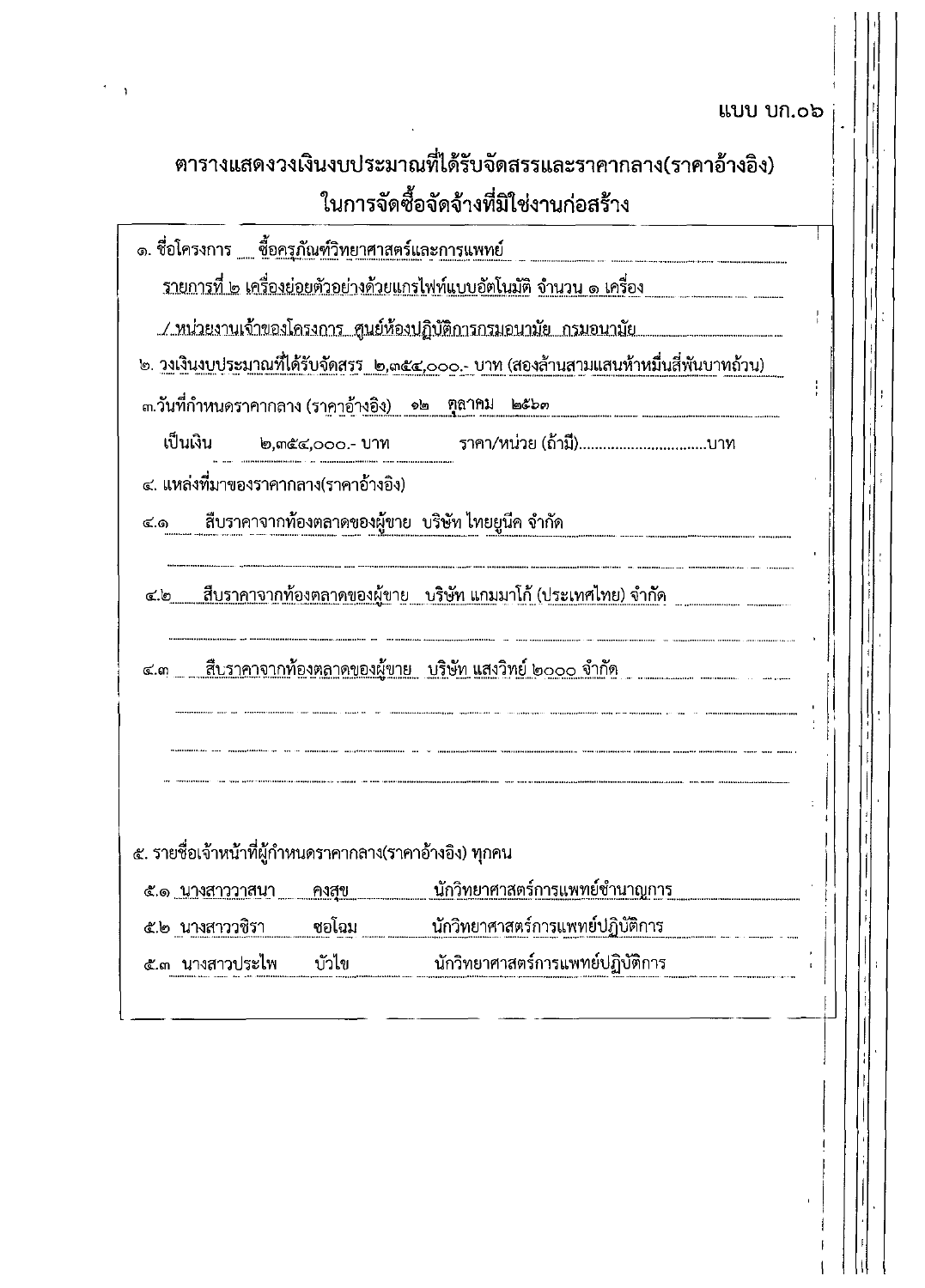

# บริษัท ไทยยูนี้ค จำกัด THAI UNIQUE CO., LTD.

80-82 ถนนประชาธิปไตย แขวงบางขุนทรหม เขตพระนคร กรุงเทพฯ 10200 80-82 Prachathipatai Rd., Bangkhunphrom, Pranakorn, Bangkok 10200 Tel. (66) 2629-0191-6, (66) 2280-1787, Fax. (66) 2280-1788 E-mail: thawatt@thaiunique.com, Website: www.thaiunique.com



FR-SL-003 Rev. 08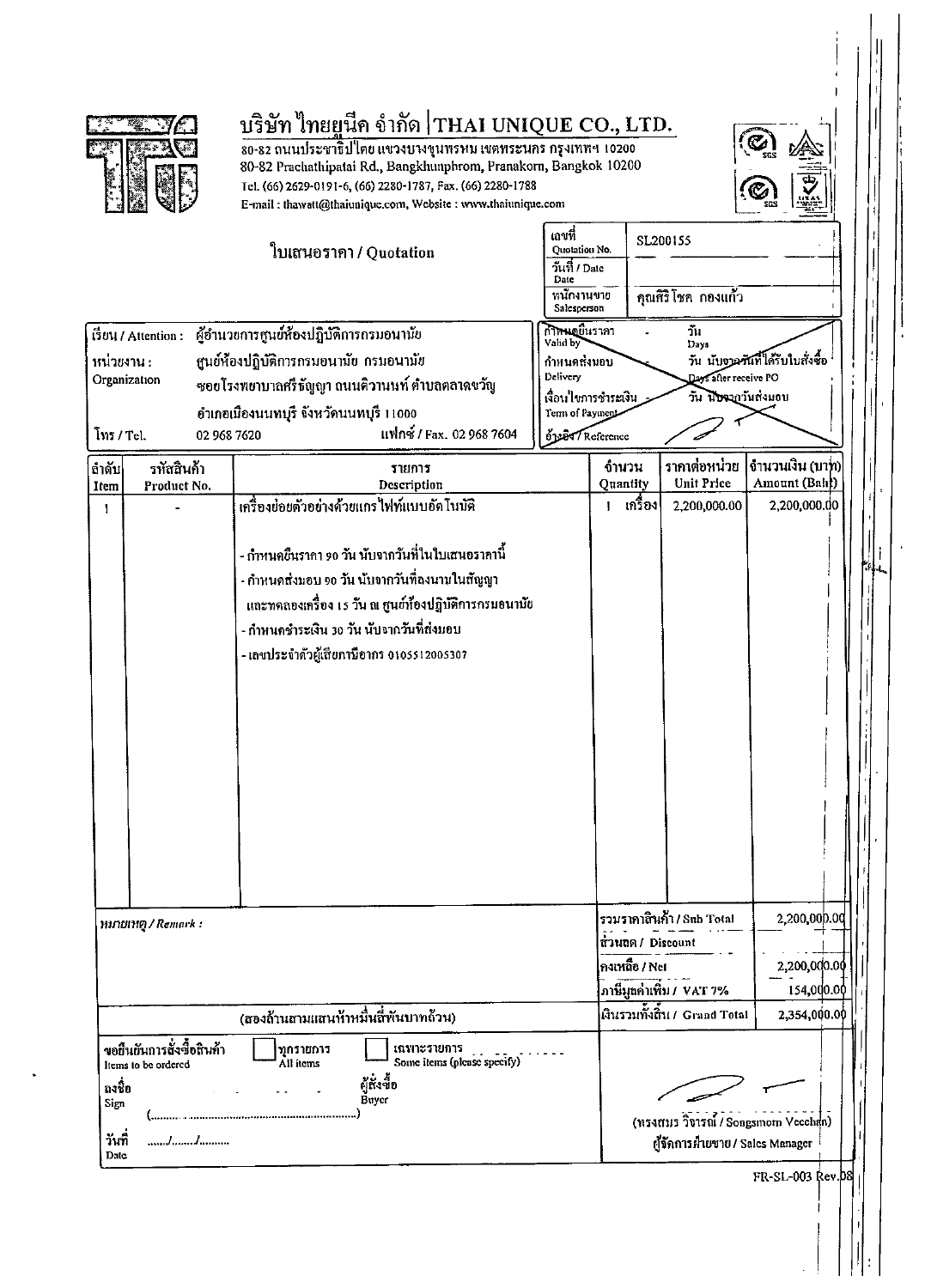## บริษัท แสงวิทย์ 2000 จำกัด

.<br>66/701-702 หมู่ 5 ขอยจรัญสนิทวงศ์ 13 ฉนนธายบางแวก แขวงกลองชวาง เขตภาษีเจริญ -กรุงเทพฯ 10160 เฉขประจำตัวผู้เลียภาษีอากร 0105543042531 สำนักงานไหญ่ โทร. (02) 861-9446-9, 861-9451-4 แฟกซ์. (02) 861-9463 E-Mail: saengvith@csloxinfo.com



## SAENGVITH 2000 CO., LTD.

66/701-702 Moo 5 Sol Charansanitwong 13, Saibangwaek Road, Khlongkhwang, Phasicharoen, Bangkok 10160 Thailand Tax ID: 0105543042531 Head Office Tel. (662) 861-9446-9, 861-9451-4 Fax. (662) 861-9463 E-Mail: saengvith@csloxinfo.com

|                  |                                                        |     | ใบเสนอราคา                                                                                                                                                                                                                                                                                 |                                                  |                                                  |
|------------------|--------------------------------------------------------|-----|--------------------------------------------------------------------------------------------------------------------------------------------------------------------------------------------------------------------------------------------------------------------------------------------|--------------------------------------------------|--------------------------------------------------|
|                  | - <b>โ</b> บเสนอราคาเลขที่ NA/042/09/63/NA             |     |                                                                                                                                                                                                                                                                                            | วันที่                                           |                                                  |
| เรื่อง<br>เรียน  | พร้อมอุปกรณ์ประกอบ จำนวน 1 ชุด<br>โทร: 02 968 7620     |     | เสนอราคา เครื่องย่อยตัวอย่างด้วยแกรไฟท์แบบอัตโนมัติ    จำนวน 1 ชุด<br>ผู้อำนวยการศูนย์ห้องปฏิบัติการกรมอนามัย<br>ศูนย์ห้องปฏิบัติการกรมอนามัย กรมอนามัย<br>ซอยโรงพยาบาลศ์รีธัญญา ถนนติวานนท์ ตำบลตลาดขวัญ อำเภอเมืองนนทบุรี จังหวัดนนทบุรี 11000<br>แฟกข์: 02 968 7604                     | ้อีเมลล์ : -                                     |                                                  |
|                  | มายังท่านเพื่อโปรดพิจารณาดังรายละเอียดต่อไปนี้ -       |     | บริษัทฯ มีความยินดีขอเสนอราคา  เครื่องย่อยตัวอย่างด้วยแกรไฟท์แบบอัตโนมัติ                                                                                                                                                                                                                  | ำำนวน 1 ชุด                                      |                                                  |
| <b>jtem</b><br>1 | Qty.<br>1<br>จุด                                       | P/N | Description<br>เครื่องย่อยตัวอย่างด้วยแกรไฟท์แบบอัตโนมัติ<br>หมายเหตุ:<br>- กำหนดส่งของ 90 วัน นับจากวันที่ลงนามในสัญญาซื้อขาย<br>และทดลองเครื่อง 15 วัน ณ ศูนย์ห้องปฏิบัติการกรมอนามัย<br>- กำหนดยื่นราคา 90 วัน นับจากวันที่ในใบเสนอราคานี้<br>- กำหนดชำระเงิน 30 วัน นับจากวันที่ส่งมอบ | Price/Unit<br>(Baht)<br>2,230,000.00             | <u>Amount</u><br>(Baht<br>2,230,000.00           |
|                  |                                                        |     | (สองล้านสามแสนแปดหมื่นหกพันหนึ่งร้อยบาทถ้วน)                                                                                                                                                                                                                                               | ราคารวม<br>ภาษีมูลค่าเพิ่ม 7%<br>ราคารวมทั้งสิ้น | $2,230,000$ $\phi$<br>156.100.00<br>2,386,100 00 |
| หมายเหต          | : ผลิตภัณฑ์ Raykol ประเทศสหรัฐอเมริกา                  |     | :  บริษัทฯ จะทำการติดตั้งเครื่องพร้อมอุปกรณ์ รวมทั้งทำการฝึกอบรมเจ้าหน้าที่ของท่านจนสามารถใช้งานได้<br>: รับประกันการใช้งานตามปกติเป็นเวลา 1 ปี นับแต่วันส่งมอบ                                                                                                                            |                                                  |                                                  |
|                  | จึงเรียนมาเพื่อโปรดพิจารณา                             |     |                                                                                                                                                                                                                                                                                            | ขอแสดงความนับถือ<br>/mm L                        |                                                  |
|                  | จังจานา น้องที่อุเ<br>(นางสาวพรรษา น้อยทิม)<br>ตรวจทาน |     | USUN นิสินวิทย์ 2000 จำกัด<br>SAENGVITH 2000 CO., LTD.                                                                                                                                                                                                                                     | (นางวรากรณ์ จันทร์แสง)<br>กรรมการผู้จัดการ       |                                                  |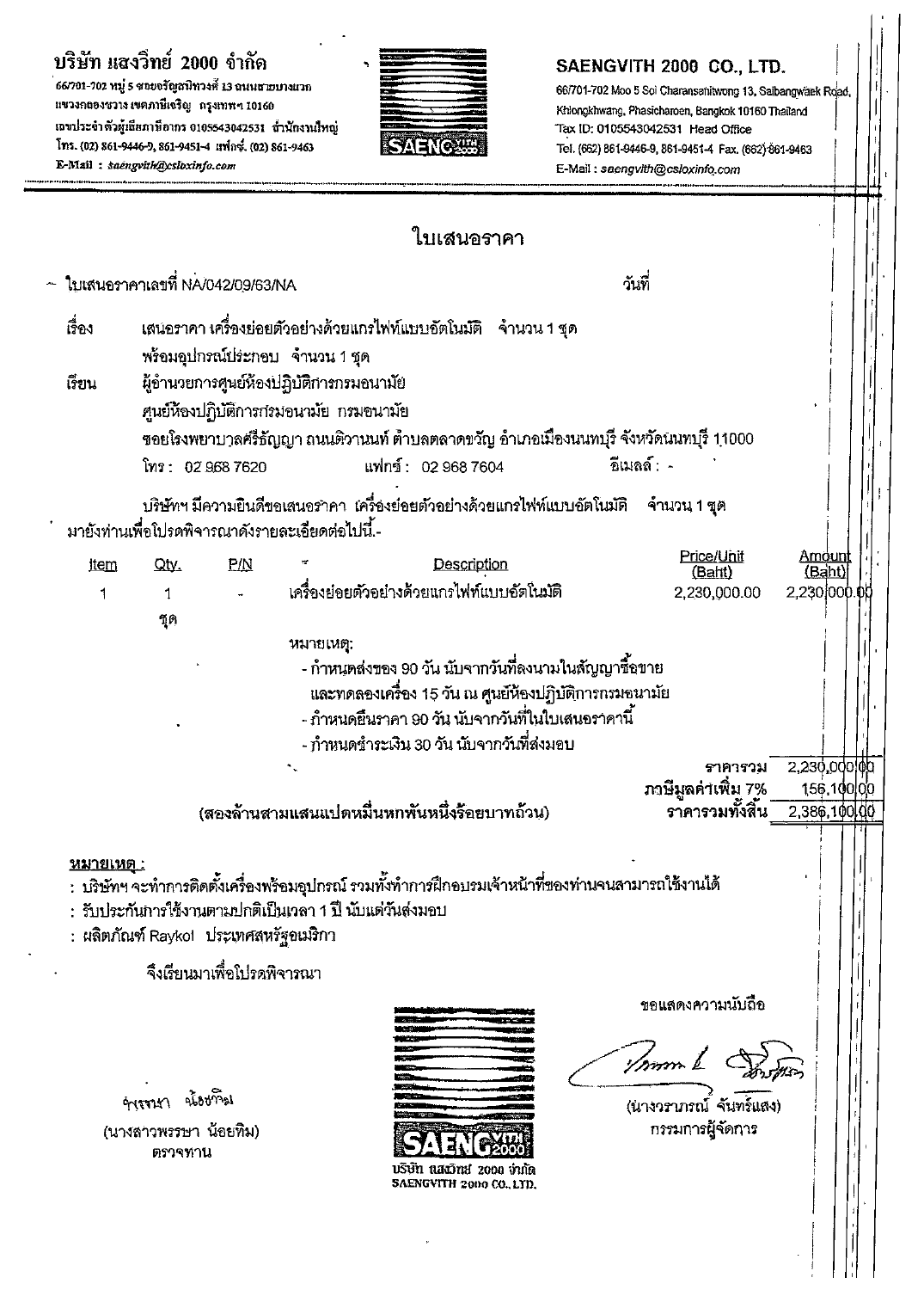|                                  |             | บริษัท แกมมาโก้ (ประเทศไทย) จำกัด                                                                                                                                                                                                                                                               |                |                                                                                                                                                                                |                              |             |  |
|----------------------------------|-------------|-------------------------------------------------------------------------------------------------------------------------------------------------------------------------------------------------------------------------------------------------------------------------------------------------|----------------|--------------------------------------------------------------------------------------------------------------------------------------------------------------------------------|------------------------------|-------------|--|
|                                  |             | 122,123 ม.1 ถ.ราชพฤกษ์ ต บางขนุน                                                                                                                                                                                                                                                                |                |                                                                                                                                                                                | ใบเสนอราคา                   |             |  |
|                                  |             | อ.บางกรวย จ.นนทบุรี 11130<br>6AMMACO Tel 02-4594731-8 Fax: 02-4594501-4 เลขประจำตัวผู้เสียภาษี 0105535004757                                                                                                                                                                                    |                |                                                                                                                                                                                | Quotation                    |             |  |
|                                  |             |                                                                                                                                                                                                                                                                                                 |                |                                                                                                                                                                                |                              |             |  |
|                                  |             | เรียน/ ผู้ติดต่อ/Contact ผู้อำนวยการศูนย์ห้องปฏิบัติการกรมอนามัย<br>ศูนย์ห้องปฏิบัติการกรมอนามัย กรมอนามัย                                                                                                                                                                                      | วันที่/Date    | เลขทีเอกสาร/Quotation No SQS2009-0963                                                                                                                                          |                              |             |  |
|                                  |             | ซอย โรงพยาบาลศรีธัญญา ถนนติวานนท์                                                                                                                                                                                                                                                               |                | พนักงานขาย/Sale person                                                                                                                                                         |                              |             |  |
|                                  |             | ้ตำบลตลาดขวัญ  อำเภอเมือง จังหวัดนนทบุรี 11000                                                                                                                                                                                                                                                  |                | ้นางสาวอันภิชา พวงสุวรรณ์                                                                                                                                                      |                              |             |  |
|                                  |             | Tel: 02-9687620 Fax. 02-9687604<br>รหัสลูกค้า/No. 4041Mนบ014                                                                                                                                                                                                                                    |                |                                                                                                                                                                                |                              |             |  |
|                                  |             | บริษัทฯ มีความยินดีเสนอราคาเพื่อรับพิจารณาจากท่านตามราคาและเงื่อนไขที่ระบุไว้ในใบเสนอราคานี้<br>We are pleased to offer you the price and conditions forth in this quotation.                                                                                                                   |                |                                                                                                                                                                                |                              |             |  |
| ล้าคับ                           | ้รหัสสินค้า | รายการ                                                                                                                                                                                                                                                                                          | จำนวน หน่วยนับ | ราคา/หน่วย ส่วนลด(%)                                                                                                                                                           |                              | ∙จำ่นวนเงิน |  |
| No.                              | Item No.    | Description                                                                                                                                                                                                                                                                                     | Quantity UOM   | Unit Price Discount %                                                                                                                                                          |                              | Amdunt!     |  |
| 1                                |             | เครื่องย่อยด้วอย่างด้วยแกรไฟท์แบบอัตโนมัติ                                                                                                                                                                                                                                                      | 1              | 2,250,000.000                                                                                                                                                                  | 2,250,000.000                |             |  |
|                                  |             | -กำหนดยืนราคา 90 วัน นับจากวันที่ในใบเสนอราคานี้                                                                                                                                                                                                                                                |                |                                                                                                                                                                                |                              |             |  |
|                                  |             | -กำหนดส่งมอบ 90 วัน นับจากวันที่ลงนามในสัญญา<br>และทดลองเครื่อง 15 วัน                                                                                                                                                                                                                          |                |                                                                                                                                                                                |                              |             |  |
|                                  |             | ณ ศูนย์ห้องปฏิบัติการกรมอนามัย                                                                                                                                                                                                                                                                  |                |                                                                                                                                                                                |                              |             |  |
|                                  |             | -กำหนดชำระเงิน 30 วัน นับจากวันที่ส่งมอบ                                                                                                                                                                                                                                                        |                |                                                                                                                                                                                |                              |             |  |
|                                  |             | รายละเอียดเพิ่มเติม/TERMS AND CONDITIONS:<br>1. บริษัทฯ จะทำการดิดตั้งเครื่องพร้อมอุปกรณ์<br>รวมทั้งทำการฝึกอบรมเจ้าหน้าที่ของท่าน<br>จนสามารถใช้งานได้<br>.2. บริษัทฯ รับประกันความชำรุดบกพร่องของเครื่อง<br>่ที่มีความเสียหาย อันเนื่องมาจากการใช้งานตามปกติ<br>เป็นเวลา 1 ปี นับแต่วันส่งมอบ |                |                                                                                                                                                                                |                              |             |  |
|                                  |             |                                                                                                                                                                                                                                                                                                 |                |                                                                                                                                                                                |                              |             |  |
| หมายเหตุ:<br>Remark<br>จำนวนเงิน |             | (สองล้านสี่แสนเจ็ดพันห้าร้อยบาทถ้วน)                                                                                                                                                                                                                                                            |                | ราคาสินค้า/Product Amount<br><b>VAT 7%</b><br>รวมเงินสุทธิ/Grand Total                                                                                                         | 2,250,000.00<br>2,407,500.00 | 157,500.00  |  |
| Amount                           |             |                                                                                                                                                                                                                                                                                                 |                |                                                                                                                                                                                |                              |             |  |
|                                  |             | กำหนดยืนราคา (Price Validity) 30วัน/Days<br>กำหนดส่งของ (Term of Deliver) 90วัน/Days                                                                                                                                                                                                            |                | หมายเหตุ ราคาสินค้านี้รวมภาษีมูลค่าเพิ่มแล้ว<br>บริษัทฯ หวังเป็นอย่างยิ่งว่าจะได้รับการพิจารณาสั่งซื้อจากท่าน<br>We look forward to receiving the order from you<br>Nixilwon C |                              |             |  |

นางสาวอันภิชา พวงสุวรรณ์ ผู้เสนอราคา **Contact person** 

F-SA-002/02

 $\overline{a}$ 

ดร.นวลวรรณ ชะอุ่ม

ผู้ช่วยกรรมการผู้จัดการ

**Deputy Managing Director**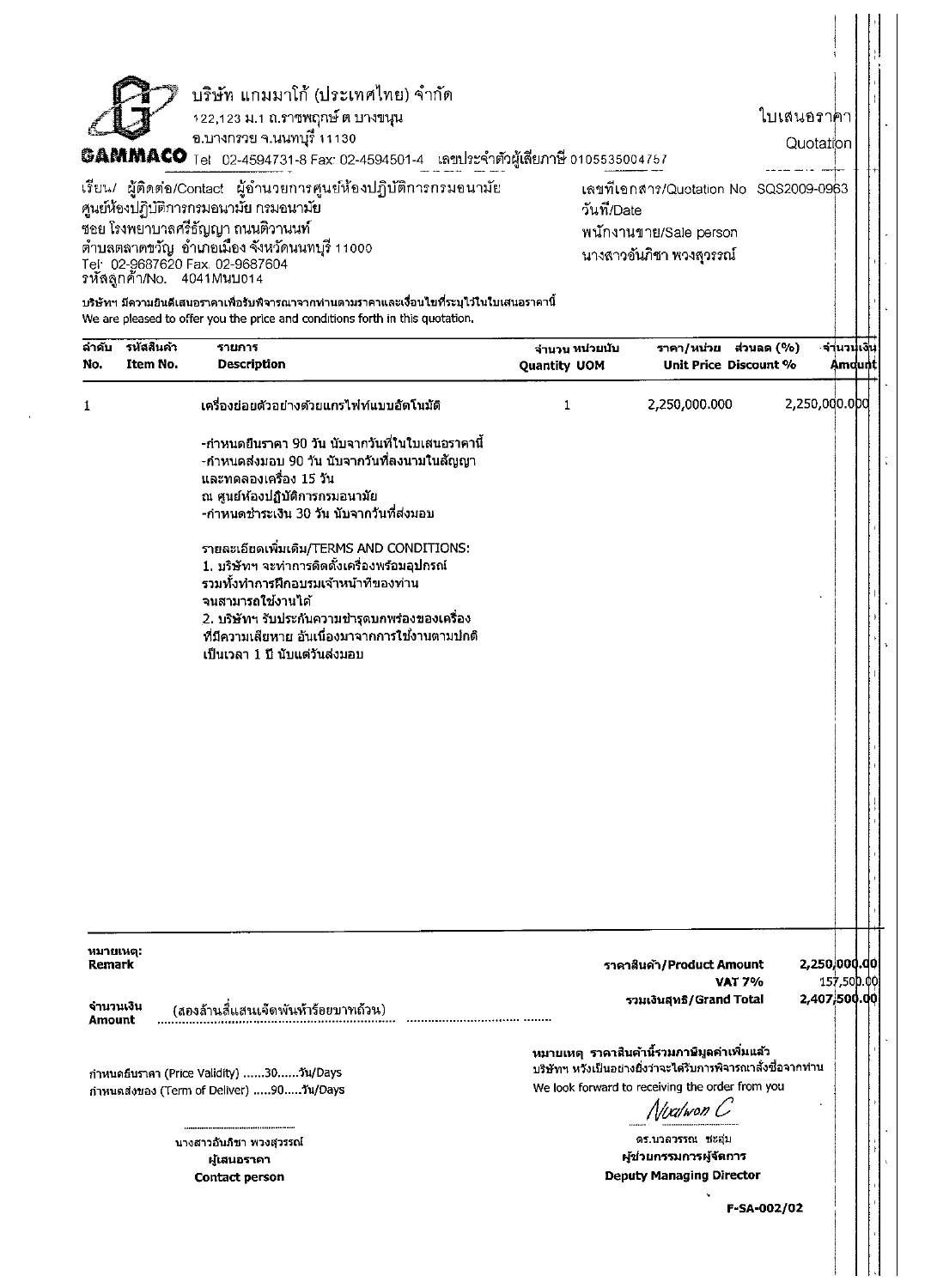## ແບບ ບກ.໐ວ

|                                                              |       | ตารางแสดงวงเงินงบประมาณที่ได้รับจัดสรรและราคากลาง(ราคาอ้างอิง)                            |
|--------------------------------------------------------------|-------|-------------------------------------------------------------------------------------------|
|                                                              |       | ในการจัดซื้อจัดจ้างที่มิใช่งานก่อสร้าง                                                    |
| ๑. ชื่อโครงการ __ <u>ชื่อครุภัณฑ์วิทยา</u> ศาสตร์และการแพทย์ |       |                                                                                           |
|                                                              |       | <u>รายการที่ ๑ เครื่องวิเคราะห์ปริมาณโลหะหนักด้วยเทคนิค ICP-OES จำนวน ๑ ชุด _ _ _ _ _</u> |
|                                                              |       |                                                                                           |
|                                                              |       | <u>๒. วงเงินงบประมาณที่ได้รับจัดสรร  ๔,๐๐๐,๐๐๐.- บาท (สีล้านบาทถ้วน) </u>                 |
|                                                              |       |                                                                                           |
|                                                              |       | เป็นเงิน ๔,๐๐๐,๐๐๐.- บาท ราคา/หน่วย (ถ้ามี)บาท                                            |
| ๔. แหล่งที่มาของราคากลาง(ราคาอ้างอิง)                        |       |                                                                                           |
|                                                              |       | ๔.๑       สืบราคาจากท้องตลาดของผู้ขาย  บริษัท เพอร์กิน เอลเมอร์ จำกัด                     |
|                                                              |       | <u>๔.๒  สืบราคาจากท้องตลาดของผู้ขาย   บริษัท คลาริตัส จำกัด </u>                          |
| ๔.๓                                                          |       | <u> สืบราคาจากท้องตลาดของผู้ขาย  บริษัท สแควร์อินซ์ จำกัด</u>                             |
|                                                              |       |                                                                                           |
|                                                              |       |                                                                                           |
| ๕. รายชื่อเจ้าหน้าที่ผู้กำหนดราคากลาง(ราคาอ้างอิง) ทุกคน     |       |                                                                                           |
| <u>๕.๑ นางสาววาสนา</u>                                       | คงสุข | <u>นักวิทยาศาสตร์การแพทย์ชำนาญการ</u>                                                     |
| ๕.๒ นางสาววชิรา                                              | ซอโฉม | นักวิทยาศาสตร์การแพทย์ปฏิบัติการ                                                          |
| ๕.๓ นางสาวบ่ระไพ                                             | บัวไข | นักวิทยาศาสตร์การแพทย์ปฏิบัติการ                                                          |
|                                                              |       |                                                                                           |

 $\ddot{\phantom{a}}$ 

Tili I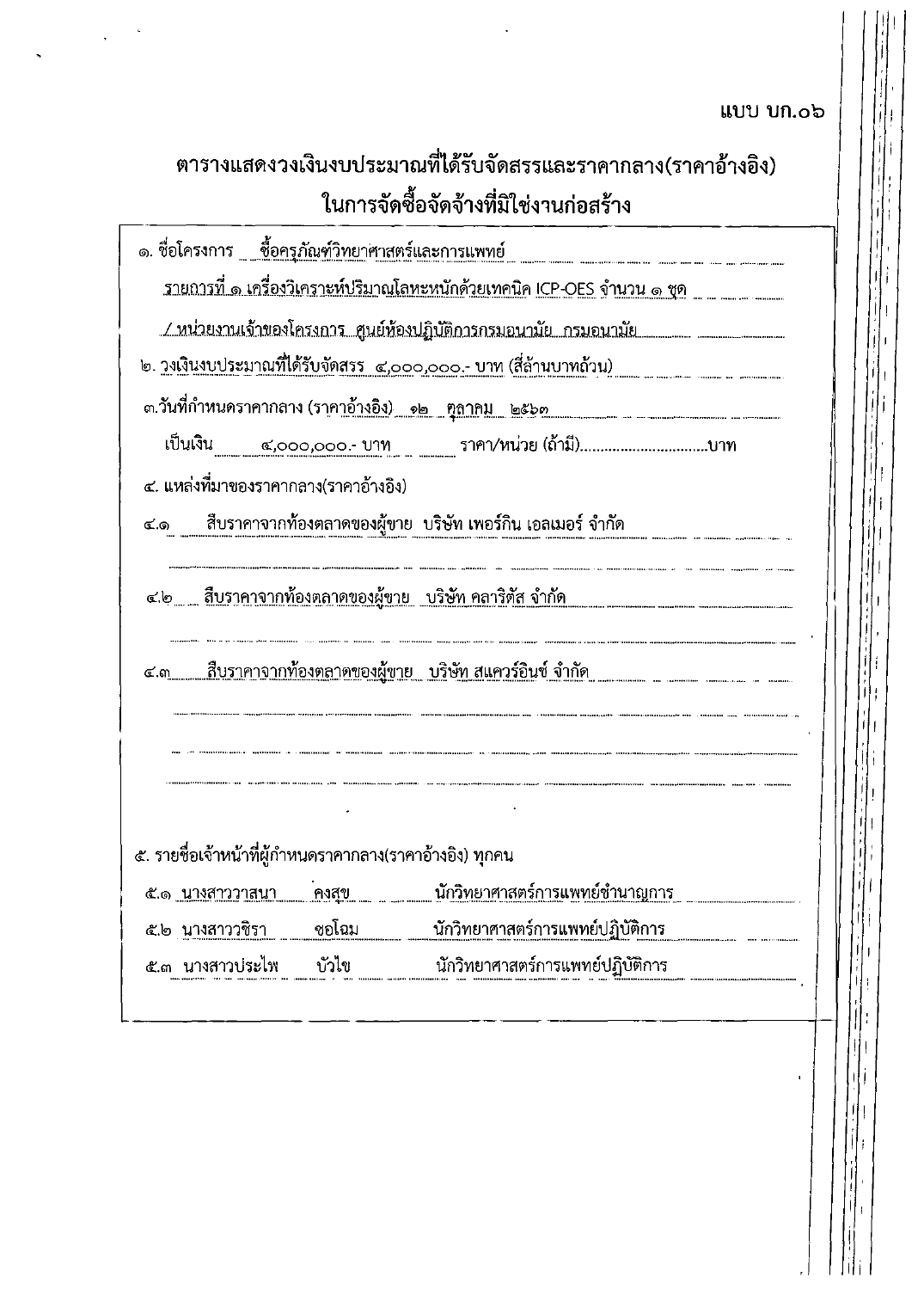

## ใบเสนอราคา

 $\ddot{\phantom{0}}$ 

## PerkinElmer Ltd.

290 Soi 17, Rama 9 Road. Bangkapi, Huay Kwang, Bangkok 10310, Thailand Tel +66 2 319 7901 Fax. +66 2 319 7900 www.perkinelmer.com

#### ี่เลขที่ใบเสนอราคา ICP020-PYS027

้<br>เรียน : ผู้อำนวยการศูนย์ห้องปฏิบัติการกรมอนามัย

ที่อยู่ : ต. ตลาดขวัญ อ. เมือง จ. นนทบุรี 11000

#### ผู้แทนการขาย: Piyapong S

โทร :

063-824-2343

อีเมลล์ผู้ลงทะเบียนภาครัฐ

sales.thailand@perkinelmer.com

 $\ddot{\cdot}$ 

| ื่อ้างอิงถึง : |       |                 |                                                                                                                                                                                                                                                                                     |                                                                       | วันที่                  |          |  |  |
|----------------|-------|-----------------|-------------------------------------------------------------------------------------------------------------------------------------------------------------------------------------------------------------------------------------------------------------------------------------|-----------------------------------------------------------------------|-------------------------|----------|--|--|
| รายการที       | จำนวน | รหัสสินค้า      | รายละเอียด                                                                                                                                                                                                                                                                          | ราคา/หน่วย (บาท)                                                      | ราคารวม (บุ่าท)         |          |  |  |
| 1              |       |                 | <u>เครื่องวิเคราะห์ปริมาณโลหะหนักด้วยเทคนิค ICP-OES_</u>                                                                                                                                                                                                                            | 3,738,317.76                                                          | 3.738.3 7.76            |          |  |  |
|                |       |                 | <u>จำนวน 1 ชุด</u>                                                                                                                                                                                                                                                                  |                                                                       |                         |          |  |  |
|                |       |                 | อุปกรณ์ประกอบด้วย<br>1) เครื่องอินดักทีฟลีคัปเปิลพลาสมา ออฟติคอลอิมิสชันสเปกโตรมิเตอร์ (ICP-OES)                                                                                                                                                                                    |                                                                       |                         |          |  |  |
|                |       |                 | 2) เครื่องผลิตน้ำเย็นหมุนเวียน (Cooling)                                                                                                                                                                                                                                            |                                                                       |                         |          |  |  |
|                |       |                 | 3) เครื่องฉีดสารตัวอย่างอัตโนมัติ (Autosampler)                                                                                                                                                                                                                                     |                                                                       |                         |          |  |  |
|                |       |                 | 4) <u>หมายเหต</u><br>- กำหนดส่งของ 90 วัน นับถัดจากวันที่ลงนามสัญญาและทดลองเครื่อง 15 วัน<br>ณ ศูนย์ห้องปฏิบัติการกรมอนามัย<br>- กำหนดยื่นราคา 90 วัน นับจากวันที่ในใบเสนอราคานี้<br>- กำหนดชำระเงิน 30 วัน นับจากวันที่ส่งมอบ<br><u> เลขประจำตัวผูเสียภาษีอากร : 0105542028062</u> |                                                                       |                         |          |  |  |
|                |       |                 |                                                                                                                                                                                                                                                                                     |                                                                       |                         |          |  |  |
|                |       |                 | ราคารวมทั้งสิ้น                                                                                                                                                                                                                                                                     |                                                                       | 3.738,317               |          |  |  |
|                |       |                 | ่ 7% ภาษีมูลค่าเพิ่ม                                                                                                                                                                                                                                                                |                                                                       |                         | 261,6822 |  |  |
|                |       |                 | ราคาสุทธิ (รวมภาษีมูลค่าเพิ่ม 7%)                                                                                                                                                                                                                                                   |                                                                       | 4,000,000 pp            |          |  |  |
|                |       | <u>เงื่อนไข</u> | 1. รับประกันเครื่อง 2 ปี พร้อมทำการบำรุงรักษาจำนวน 2 ครั้ง<br>2. เป็นราคารวมการติดตั้งเครื่องพร้อมใช้งาน และอบรมการใช้งาน                                                                                                                                                           |                                                                       | <u>(สีล้านปาทด้าป่)</u> |          |  |  |
|                |       |                 | 3. ฟรี อบรมการใช่งานเครื่องหลักสูตรกาวหน้าที่ออฟฟิส จำนวน 2 ท่าน                                                                                                                                                                                                                    |                                                                       |                         |          |  |  |
|                |       |                 | Page 1                                                                                                                                                                                                                                                                              | ็บริษัท เพอร์กิน เอลเม่อร์ สา่<br>Pigapong S.<br>้นายปียะพงษ์ ศรีก∱กี | ผู้รับมอบอำนาจ          |          |  |  |
|                |       |                 |                                                                                                                                                                                                                                                                                     |                                                                       |                         |          |  |  |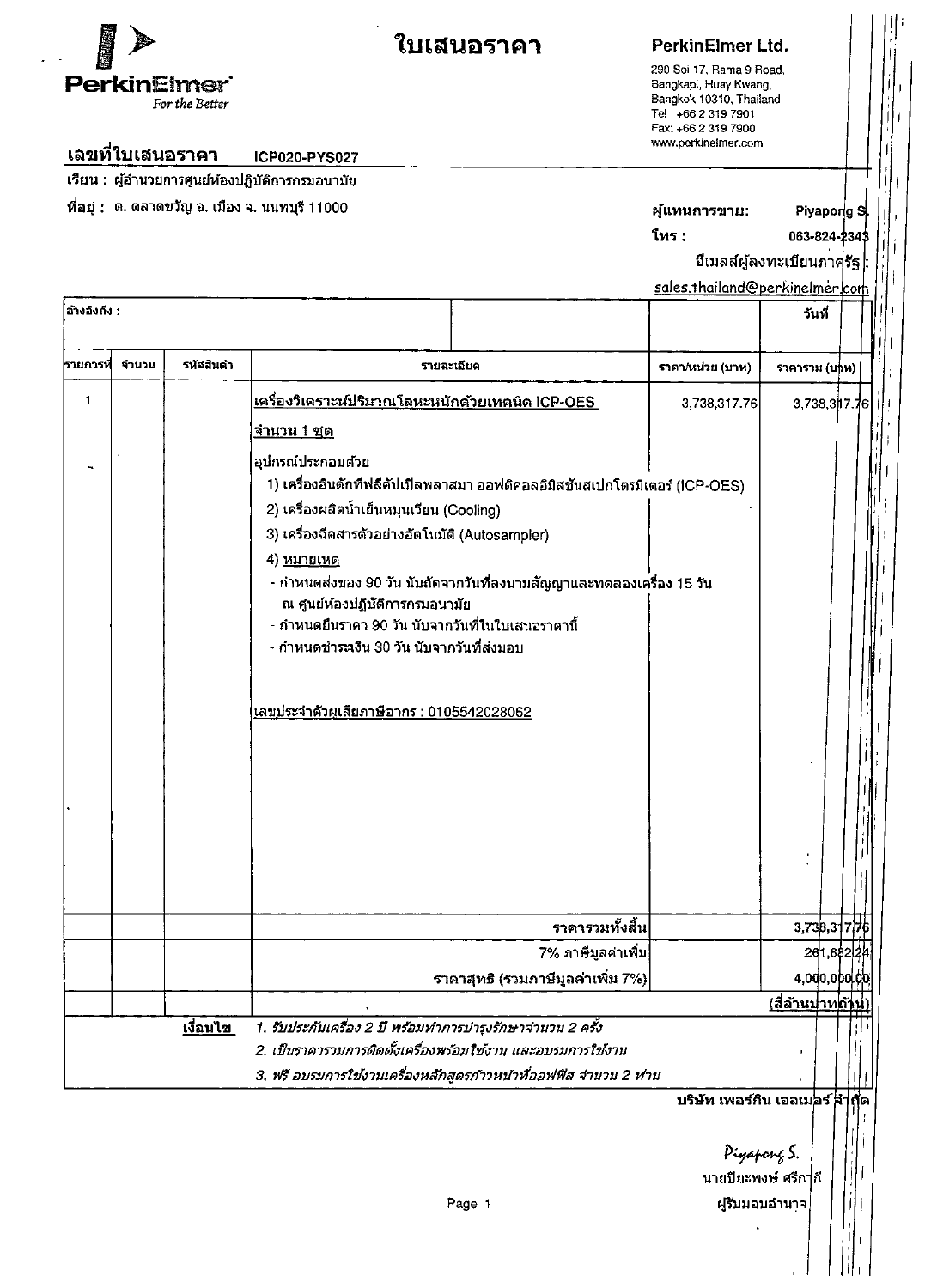

### <u>ในเสนอราคา</u>

### บริษัท คลาริตัส จำกัด

122/4 ซอยวิภาวดีรังสิต 58 แยก 2 ถนนวิภาวดีรังสิต แขวงดลาดบางเขน เขตหลักสี่ กรุงเทพฯ 10210 โทร. 02-579-4882, 02-115-7012 โทรสาร.02-956-4118 อีเมลล์ผู้ลงทะเบียนภาครัฐ : enquiry@claritas-th.com เลขประจำตัวผู้เสียภาษี 0105552060180

#### เรียน: ผู้อำนวยการศูนย์ห้องปฏิบัติการกรมอนามัย

ใบเสนอราคาเลขที PTP020-0031 วันที่:

ชอยโรงพยาบาลศรีธัญญา ถ. ดิวานนท์ ด. ดลาดขวัญ อ.เมือง จ. นนทบุรี 11000

CC: โทร: Fax:

Email:

| ถ่าดับที | ัร <b>หัสสิ</b> นค้า | รายการ                                                                                                      | ปริมาณ | ีราคา/หน่วย<br>(บาท) | ส่วนลด<br>(1111) | ราคารวม<br>(บาท) |
|----------|----------------------|-------------------------------------------------------------------------------------------------------------|--------|----------------------|------------------|------------------|
|          |                      | เครื่องวิเคราะห์ปริมาณโลหะหนักด้วยเทคนิค ICP-OES จำนวน 1 ชุด                                                |        |                      |                  |                  |
|          |                      | ื่อปกรณ์ประกอบด้วย<br>ี่1) เครื่องอื่นดึกที่พลีคับเปิลพลาสมา ออฟตีคอลอี่มีส<br>ขั้นสเปกโครนิเดอร์ (ICP-OES) |        | 3,850,000.00         |                  | 3,850,000.0D     |
|          |                      | 2) เครื่องผลิตน้ำเย็นหมุนเวียน (Cooling)                                                                    |        |                      |                  |                  |
|          |                      | ้3) เครื่องฉีดสารด้วอย่างอัดโนมัติ (Autosampler)<br>4) <u>หมายเหต</u>                                       |        |                      |                  |                  |
|          |                      | - กำหนดส่งของ 90 วัน นับถัดจากวันที่ลงนามสัญญาและทดลองเครื่อง 15 วัน ณ ศูนย์ห้องปฏิบัติการกรมอนามัย         |        |                      |                  |                  |
|          |                      | - กำหนดยืนราคา 90 วัน นับจากวันที่ในใบเสนอราคานี้                                                           |        |                      |                  |                  |
|          |                      | - กำหนดชำระเงิน 30 วัน นับจากวันที่ส่งมอบ                                                                   |        |                      |                  |                  |
|          |                      | เลขประจำตัวผู้เสียภาษีอาการ : 0105552060180                                                                 |        |                      |                  |                  |
|          |                      |                                                                                                             |        |                      |                  |                  |
|          |                      |                                                                                                             |        |                      |                  |                  |
|          |                      |                                                                                                             |        |                      |                  |                  |
|          |                      |                                                                                                             |        |                      |                  |                  |
|          |                      |                                                                                                             |        |                      |                  |                  |
|          | รวม                  |                                                                                                             |        |                      |                  | 3,850,000.00     |
|          | ภาษีมูลค่าเพิ่ม 7%   |                                                                                                             |        |                      |                  | 269,500.00       |
|          | รวมหั้งสิ้น          |                                                                                                             |        |                      |                  | 4,119,500.00     |
|          |                      |                                                                                                             |        |                      |                  |                  |

กำหนดยืนราคา วันส่งมอบสินค้า ฝ่ายขาย ผลิตภัณฑ์

 $\sim$   $\sim$ 

 $\frac{1}{2}$  .

บริษัทฯ ขอขอบพระคุณล่วงหน้ามา ณ โอกาสนี้ และ บริษัทฯ หวังเป็นอย่างยิ่งว่า จะใต้รับการ พิจารณาสังชื่อจากท่านต่อไป

ขอแสดงความนับถือ

Sukreuthai S.

นางสาวสุขฤทัย ศรีชาย โทร 095-619-1302 บริษัท คลาริตัส จำกัด

÷